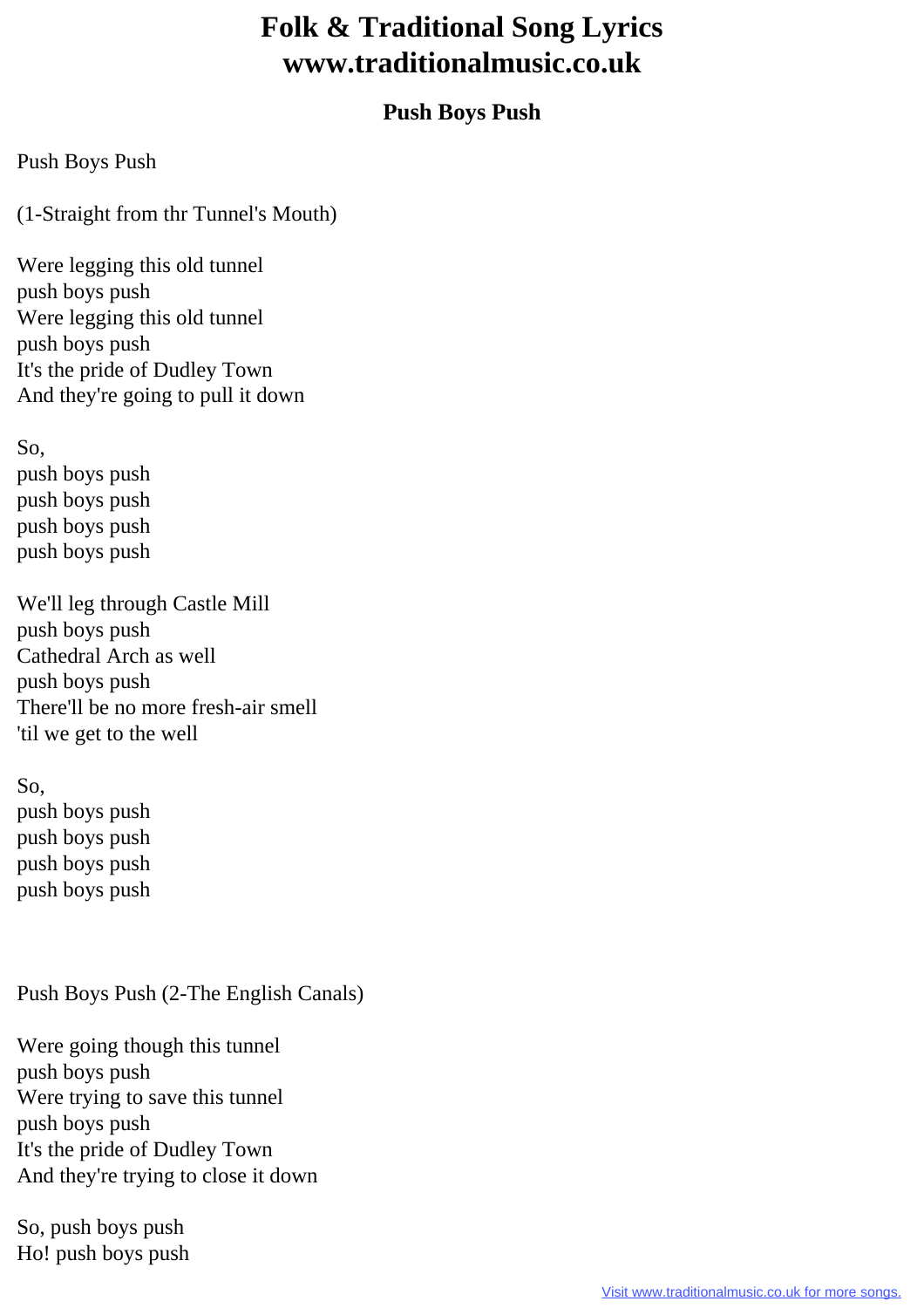We'll go through Castle Mill push boys push Cathedral Arch as well push boys push There's no more fresh-air smell while you pass by the well

So, push boys push Ho! push boys push

The boat's been going through push boys push Since seventeen-ninety-two push boys push It's a crime and it's a shame That we cannot do the same

So, push boys push Ho! push boys push

Don't let your strength to fail push boys push 'Cos we're coming to the jail push boys push We may get stuck inside If the boat it is too wide

So, push boys push Ho! push boys push

The tunnel's two miles long push boys push That's why we sing this song push boys push It keeps our spirits high While we cannot see the sky

So, push boys push Ho! push boys push

And now we're coming nigh push boys push Oh don't you seee the sky push boys push We'll have a celebration Now we've sung it to the nation

So, push boys push Ho! push boys push